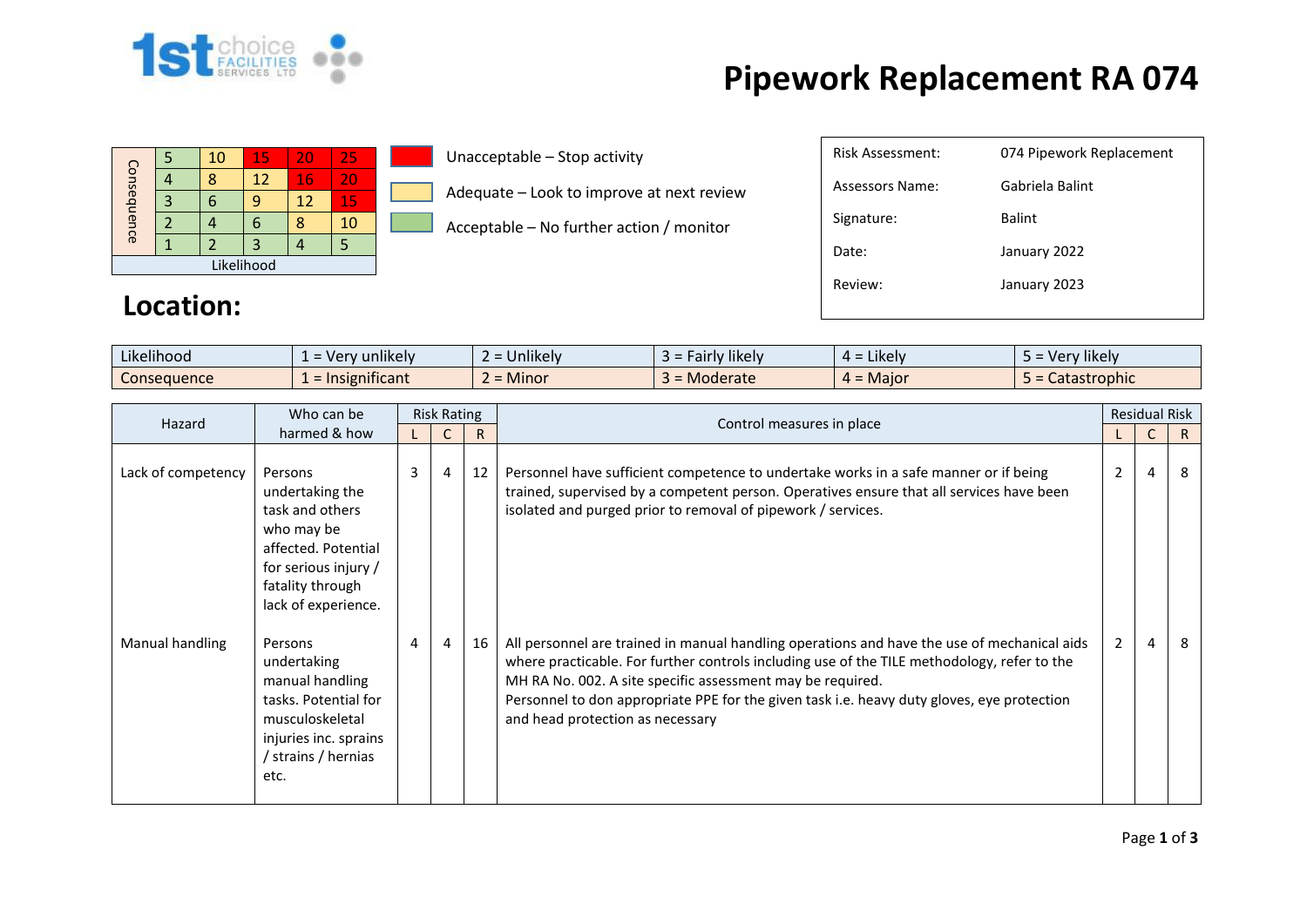

## **Pipework Replacement RA 074**

| Who can be<br>Hazard                    |                                                                                                                                         |   | <b>Risk Rating</b> |              | Control measures in place                                                                                                                                                                                                                                                                                                                                                                                                  |                | <b>Residual Risk</b> |              |
|-----------------------------------------|-----------------------------------------------------------------------------------------------------------------------------------------|---|--------------------|--------------|----------------------------------------------------------------------------------------------------------------------------------------------------------------------------------------------------------------------------------------------------------------------------------------------------------------------------------------------------------------------------------------------------------------------------|----------------|----------------------|--------------|
|                                         | harmed & how                                                                                                                            |   | $\mathsf{C}$       | $\mathsf{R}$ |                                                                                                                                                                                                                                                                                                                                                                                                                            |                | $\mathsf{C}$         | $\mathsf{R}$ |
| Work at height                          | Persons<br>undertaking work<br>at height in any<br>location. Potential<br>for serious injury /<br>fatality through fall<br>from height. | 3 | $\overline{4}$     | 12           | All work at height is planned including the inspection of equipment used to work at height.<br>Personnel trained in work at height awareness. Refer to the work at height RA for additional<br>controls required.                                                                                                                                                                                                          | $\mathbf{2}$   | $\overline{4}$       | 8            |
| Contact with<br>hazardous<br>substances | Persons<br>undertaking task.<br>Serious injury<br>potential through<br>contact etc.                                                     | 3 | 4                  | 12           | Products only to be used as directed following control measures outlined in COSHH<br>assessments and MSDS as necessary. Personnel to use suitable PPE including suitable gloves,<br>goggles or lightweight eye protection and suitable protective footwear. Consult asbestos<br>register for site.                                                                                                                         | $\overline{2}$ | 4                    | 8            |
| Use of machinery                        | Persons using<br>machinery at risk of<br>serious injury<br>through drawing in,<br>collision or contact<br>with moving parts             | 4 | $\overline{4}$     | 16           | Persons trained in the use of type of work equipment in use. Equipment to be placed on firm<br>level ground. Use of petrol driven equipment to take place in a ventilated area. Use of<br>electrical equipment to be in line with requirements relating to electrical plant including PAT<br>testing, RCD protected, use of transformer etc. Regular inspection of all work equipment pre<br>use and at regular intervals. | $\overline{2}$ | 4                    | 8            |
| Slips, trips and falls                  | Persons accessing<br>the area, serious<br>injury potential<br>consistent with STF                                                       | 4 | $\overline{4}$     | 16           | Housekeeping standards to be maintained at all times. Check on conditions underfoot.<br>Engineers to wear protective footwear checked at regular intervals. Spill kits available to<br>clear spillages. Good cable management to be maintained and tooling kept in the correct<br>location.                                                                                                                                | $\overline{2}$ | 4                    | 8            |
| Electric shocks                         | Engineers and<br>others in the<br>vicinity. Potential<br>for serious injury /<br>fatalities.                                            | 4 | 5                  | 20           | All electrical work is undertaken by competent electricians. All electrical work is planned in<br>advance and documented. Regular work in progress inspections are undertaken and<br>recorded. Suitable information, instruction, training and supervision is in place at all times.<br>Isolation procedures in place and use of permit to work form as necessary.                                                         | $\mathbf{1}$   | 5                    | 5            |